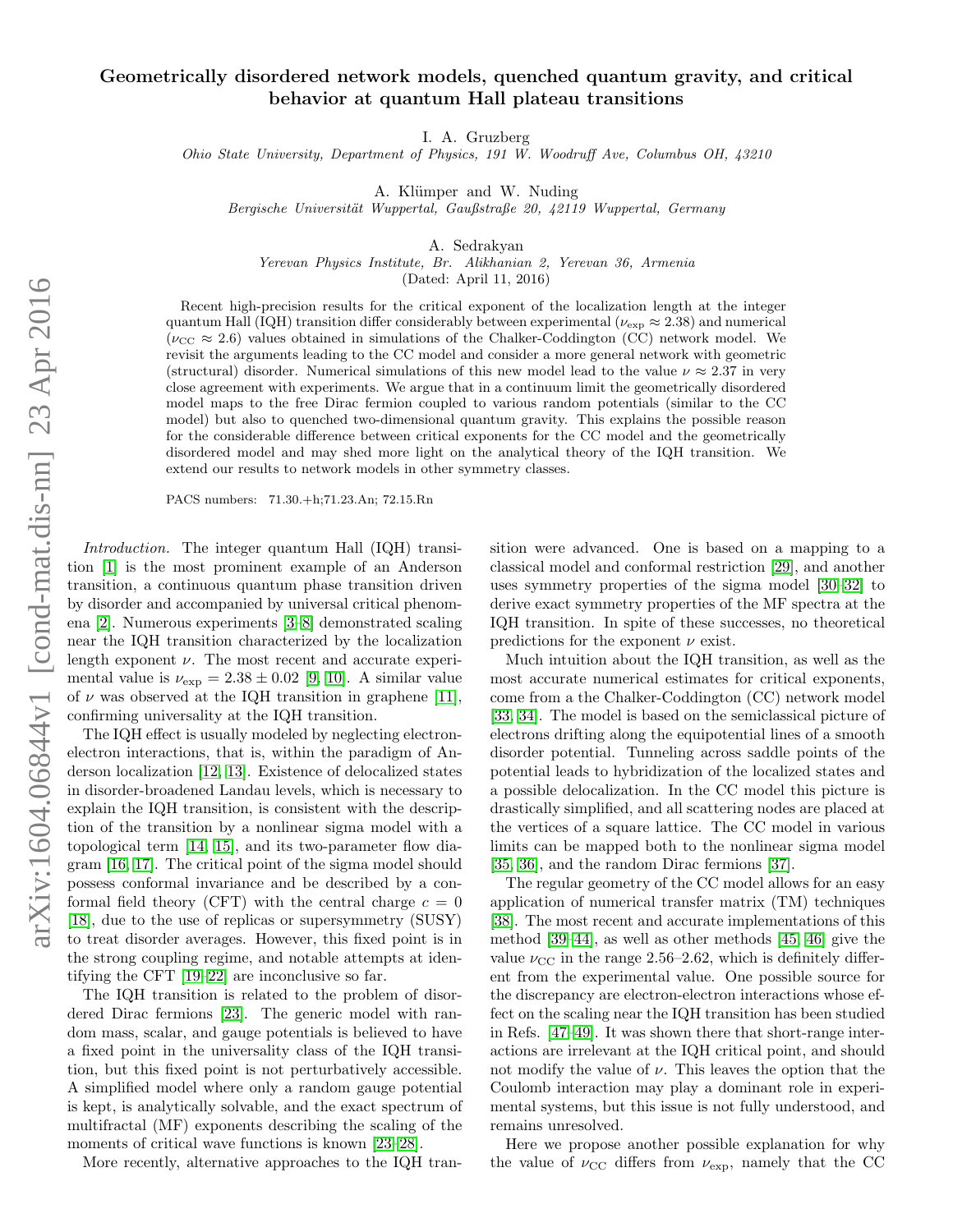<span id="page-1-0"></span>

Figure 1.1. Left: a random graph. Right: the corresponding random Manhattan lattice.

model does not capture all types of disorder that are relevant at the IQH transition. Indeed, saddle points that connect the "puddles" of filled electron states do not form a regular lattice, and around each "puddle" there may be any number of them. Taking this into account leads us to consider structurally disordered, or random networks (RNs) that better represent the physics in a smooth disorder potential and strong magnetic field.

Let us list the main results of this paper. (1) We argue that an ensemble of RNs can be mapped in a continuum limit to the problem of free Dirac fermions coupled to random potentials (similar to the CC model) and also to twodimensional quantum gravity (2DQG). Coupling to 2DQG modifies critical exponents of statistical mechanics models [\[50–](#page-4-33)[56\]](#page-4-34). We suggest that a similar modification happens for RNs. (2) We demonstrate that RNs can be effectively constructed starting with the CC network and appropriately modifying it. The modified RNs can be numerically simulated, and for certain values of parameters specifying the geometric disorder, we obtain the localization length exponent  $\nu = 2.374 \pm 0.018$ , in excellent agreement with experiments. (3) We extend these ideas to quantum Hall transitions in symmetry classes C and D in the classification of Refs. [\[57,](#page-4-35) [58\]](#page-4-36). Properties of these transitions map to classical statistical mechanics models which were studied on random lattices, and for which the shift in critical exponents is given by the KPZ relation [\[50–](#page-4-33)[52\]](#page-4-37) from the theory of 2DQG. This fact allows us to predict various exact critical exponents for these transitions.

Random networks. The network models we consider are built on planar directed graphs where every vertex has two incoming and two outgoing edges. The in- and outedges, also called links of the network, alternate as one goes around a vertex (a node). Such graphs divide the plane into two sets of polygonal faces with opposite orientations of their edges, see Fig. [1.1,](#page-1-0) left. We will only consider connected graphs, which are exactly the Feynman graphs of zero-dimensional (complex) matrix  $\phi^4$  theory in the planar (large  $N$ ) limit [\[59,](#page-4-38) [60\]](#page-4-39).

A state of the network model on a given random graph is represented by a complex vector  $Z \in \mathbb{C}^N$ , where N is the number of edges of the graph, and each component  $z_e$ corresponds to the complex flux on the edge e. The model includes random scattering matrices connecting incoming

<span id="page-1-1"></span>

Figure 1.2. Left: an  $S$  matrix. Right: the corresponding  $R$ matrix.

 $z_1, z_{1'}$  and outgoing  $z_2, z_{2'}$  fluxes (see Fig. [1.2,](#page-1-1) left):

$$
\begin{pmatrix} z_2 \ z_{2'} \end{pmatrix} = \mathcal{S} \begin{pmatrix} z_1 \ z_{1'} \end{pmatrix} = \begin{pmatrix} te^{i\gamma} & re^{i\gamma'} \ re^{i\gamma} & -te^{i\gamma'} \end{pmatrix} \begin{pmatrix} z_1 \ z_{1'} \end{pmatrix}, \tag{1.1}
$$

placed at the vertices. The scattering amplitudes satisfy  $t^2 + r^2 = 1$ , and the scattering phases  $\gamma$ ,  $\gamma'$  are random.

Evolution of the states of the network in discrete time steps is specified by an  $N \times N$  unitary matrix U composed of all node scattering matrices [\[61\]](#page-4-40). In this description the basic object is the resolvent  $(1 - e^{-\eta}U)^{-1}$ . Its matrix element (a Green function) can be written as a superintegral

$$
G(e_1, e_2; \eta) = \int \mathcal{D}\Psi \, \psi_{e_1} \bar{\psi}_{e_2} e^{-\sum_{e,e'} \bar{\Psi}_e (1 - e^{-\eta} U)_{ee'} \Psi_{e'}} \tag{1.2}
$$

where  $e_1$ , etc., label edges of the graph, and  $\bar{\Psi}_e = (\bar{\phi}_e, \bar{\psi}_e)$ is a supervector assigned to the edge  $e$ , see Refs. [\[62,](#page-4-41) [63\]](#page-5-0) for details. The real part of the parameter  $\eta$  plays the role of the imaginary part of the energy (level broadening) in the Hamiltonian description. For our purposes it is sufficient to take  $\eta = 0$  in what follows.

Formulation of a random network as a lattice model appeared in Ref. [\[64\]](#page-5-1) in connection with the so called sign factor problem in the string representation of the 3D Ising model. This approach was further developed in Refs. [\[65–](#page-5-2) [69\]](#page-5-3). Following these references, we connect the midpoint of each edge e "forward" to two other midpoints by two vectors  $\xi_e$ . Then a scattering node is replaced by a rectangle (see Fig. [1.2,](#page-1-1) right), and we get an alternative representation of the RN as a random Manhattan lattice (ML), see the right part of Fig. [1.1.](#page-1-0) The action for the RN written as

<span id="page-1-2"></span>
$$
S = \sum_{e} \bar{\Psi}_e \Psi_e - \sum_{e, \xi_e} t_{e, \xi_e} e^{i\gamma_e} \bar{\Psi}_{e + \xi_e} \Psi_e \tag{1.3}
$$

represents hopping of fermions and bosons on the random ML, and the hopping amplitudes take values r and  $\pm t$  depending on the vector  $\xi_e$ .

The SUSY method of Refs. [\[62,](#page-4-41) [63\]](#page-5-0) is designed to describe only single-particle problems, while the approach of Refs. [\[65–](#page-5-2)[69\]](#page-5-3) allows to consider interacting particles. To this end one uses the second quantization, and the scattering matrices at the nodes are "promoted" to R-matrices acting in the tensor product of Fock spaces attached to edges of the network (see Fig. [1.2,](#page-1-1) right). On a random ML the R-matrices are represented by the quadrangular faces surrounding the scattering nodes, see Fig. [1.1.](#page-1-0) The trace of the product of the R-matrices over all nodes of the network gives the partition function. For a general interacting case the SUSY method does not apply, and one has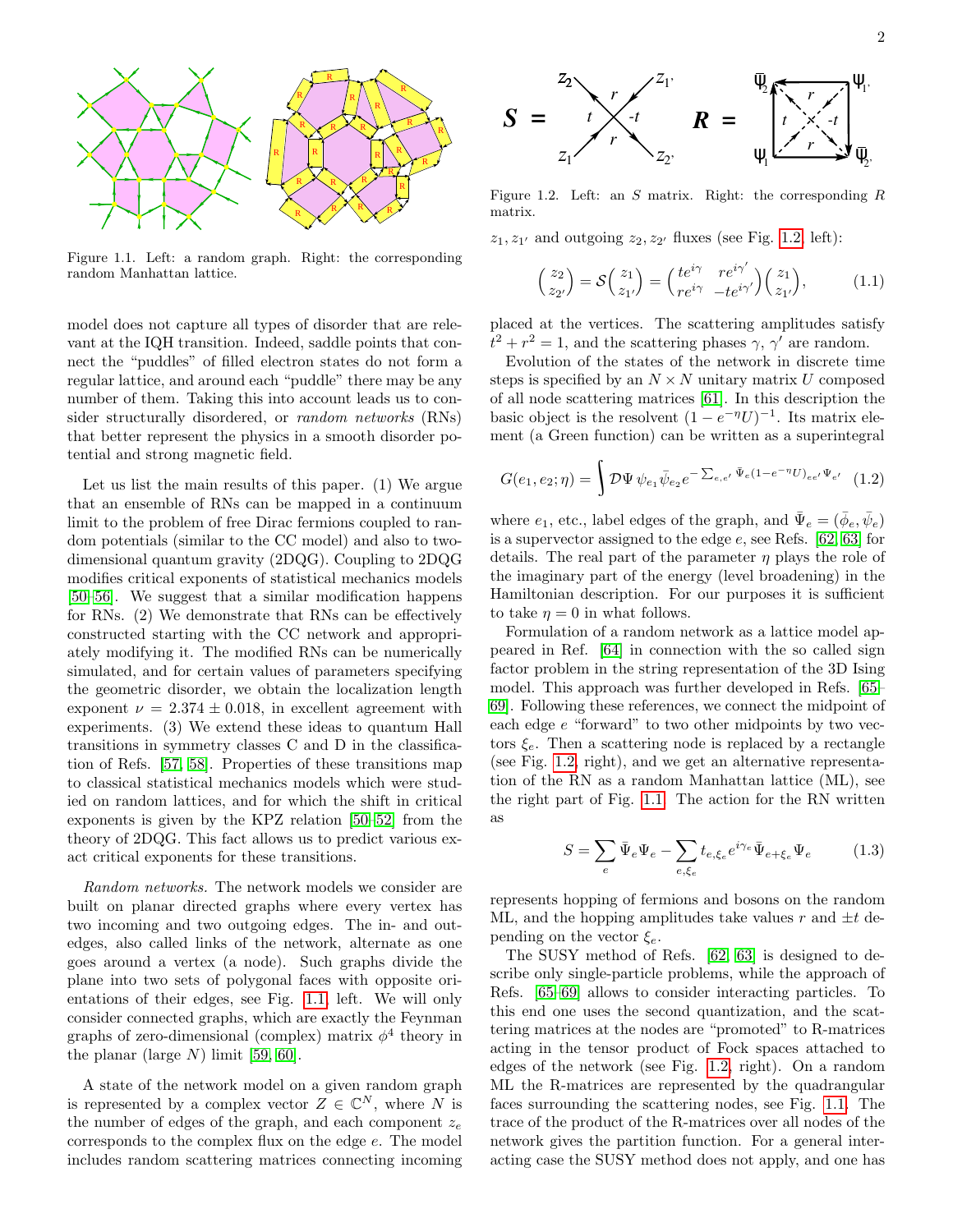<span id="page-2-0"></span>

Figure 1.3. Weakly random Manhattan lattice.

to use replicas to treat disorder. In this paper we do not include interactions and continue to use SUSY. Then writing the trace of the product of the R-matrices in the basis of (super-)coherent states for each of the (super-)Fock spaces on the edges, we obtain the same action [\(1.3\)](#page-1-2).

Continuum limits. For the regular CC model the ML is a square lattice with vertices labeled by the Cartesian coordinates  $x^{\mu}$  ( $\mu = 1, 2$ ). The vectors  $\xi_e$  are  $\pm \epsilon \hat{x}_{\mu}$ , where  $\hat{x}_{\mu}$ are unit vectors, and  $\epsilon$  is the lattice spacing. Near the critical point of the CC model  $(t_c = r_c = 1/\sqrt{2})$  the variations of the phases  $\gamma_e$  and the fields  $\Psi_e$  are slow, and we can pass to a continuum limit by expanding  $\Psi_{x+\epsilon\hat{x}_\mu} \approx (1+\epsilon\partial_\mu)\Psi_x$ and rescaling the fields  $\Psi(x)$  in the continuum. In the limit we obtain, as in Ref. [\[37\]](#page-4-25), the action of the Dirac fermions (and their bosonic partners)

$$
S = \int d^2x \,\overline{\Psi} \big[ \sigma^\mu \big( i \overset{\leftrightarrow}{\partial}_\mu + A_\mu \big) + m\sigma^3 + V \big] \Psi, \tag{1.4}
$$

where  $\ddot{\partial}_{\mu} = (\dot{\partial}_{\mu} - \dot{\partial}_{\mu})/2$ , the mass  $m \propto r - r_c$ , and the (random) gauge  $A_\mu(x)$  and scalar  $V(x)$  potentials arise as certain combinations of the random phases  $e^{i\gamma_e}$ .

Let us now consider the random ML shown in Fig. [1.3.](#page-2-0) This lattice is not very different from the regular square lattice, its faces are still quadrangles, and we can introduce (curvilinear) coordinates  $\xi^a$   $(a = 1, 2)$  following the vectors  $\xi_e$  in a natural way. It is clear that the physics cannot depend on the choice of coordinates, so we can use either  $\xi^a$  or  $x^\mu$  coordinates. We can use the formalism of frames (vielbeins) of differential geometry [\[70\]](#page-5-4) to relate coordinate and orthonormal bases of vectors  $\hat{x}_{\mu} = e_{\mu}^{a} \partial/\partial \xi^{a}$  and forms  $dx^{\mu} = e^{\mu}_{a} d\xi^{a}$ , as well as the volume elements  $d^{2}x = e d^{2}\xi$ , where  $e = \det e_a^{\mu}$ . The action [\(1.4\)](#page-2-1) written in arbitrary coordinates and invariant under coordinate changes becomes

$$
S = \int d^2 \xi \, e \, \bar{\Psi} \big[ \sigma^\mu e^a_\mu \big( i \ddot{\partial}_a + A_a \big) + m \sigma^3 + V \big] \Psi. \tag{1.5}
$$

The action [\(1.5\)](#page-2-2) is that of 2D fermions interacting with random gauge and scalar potentials as well as random geometry (gravity). In the case of weakly deformed lattices, Eqs. [\(1.4\)](#page-2-1) and [\(1.5\)](#page-2-2) are equivalent, they both describe the system on a flat surface. We propose that random frames can account for more complicated situations that correspond to curved surfaces represented by random graphs. In this case we define frames locally, on a given coordinate chart, and then connect them on overlapping charts

<span id="page-2-4"></span>

Figure 1.4. Top: opening a node. Bottom: The resulting modifications of the CC network.

by transition functions. The result is still given by Eq. [\(1.5\)](#page-2-2), but now we are supposed to average over "arbitrary" frame configurations. The above arguments leave open the question of the functional measure on random surfaces. We believe that the requirements of diffeomorphism and conformal invariance determine the appropriate measure uniquely, the same way it is fixed in string theory [\[71\]](#page-5-5).

The need to average observables over random geometry means that our system is coupled to quenched quantum gravity. However, in the SUSY formalism the partition function of a disordered system is always unity (implying  $c = 0$  for the CFT of the critical point), and there is no difference between quenched and annealed gravity.

<span id="page-2-1"></span>It is known that 2DQG modifies critical exponents of a CFT placed on a fluctuating surface in the way given by the KPZ relation [\[50](#page-4-33)[–52\]](#page-4-37). The relation has been verified by solutions of critical models of statistical mechanics (related to the so-called minimal CFTs [\[72\]](#page-5-6)) defined on random graphs [\[53–](#page-4-42)[56\]](#page-4-34). When  $c = 0$ , as for Anderson transitions and critical percolation, the relation is

<span id="page-2-3"></span>
$$
\Delta = (\sqrt{1 + 24\Delta_0} - 1)/4, \tag{1.6}
$$

where  $\Delta_0$  ( $\Delta$ ) are chiral dimensions of operators on a flat (fluctuating) surface. Whether this relation can explain the difference between  $\nu_{\rm CC}$  and  $\nu_{\rm exp}$  is to be seen. However, Eq. [\(1.6\)](#page-2-3) should be applicable to properly defined MF exponents of critical wave functions at the IQH transition, as well as other 2D Anderson transitions.

<span id="page-2-2"></span>Construction and simulation of RNs. To simulate RNs numerically, we adopt the following construction. Starting with the regular CC network, at each node we set  $t = 0$  with probability  $p_0, t = 1$  with probability  $p_1$ , and leave the node unchanged with probability  $p_c = 1-p_0-p_1$ . The modified nodes with  $t = 0$   $(t = 1)$  are "open" in the horizontal (vertical) direction, and opening a node changes the four adjacent square faces into two triangles and one hexagon, see Fig. [1.4.](#page-2-4) Repeated opening of nodes can produce tilings of the plane by polygons with arbitrary numbers of edges. At the same time, our construction still allows us to use the transfer matrix (TM) of the CC model, but with modified  $t$  and  $r$  amplitudes.

To maintain statistical isotropy of the model, we choose  $p_0 = p_1$ . In this case we expect that the critical point is still given by the value  $t_c^2 = 1/2$  for the unchanged nodes.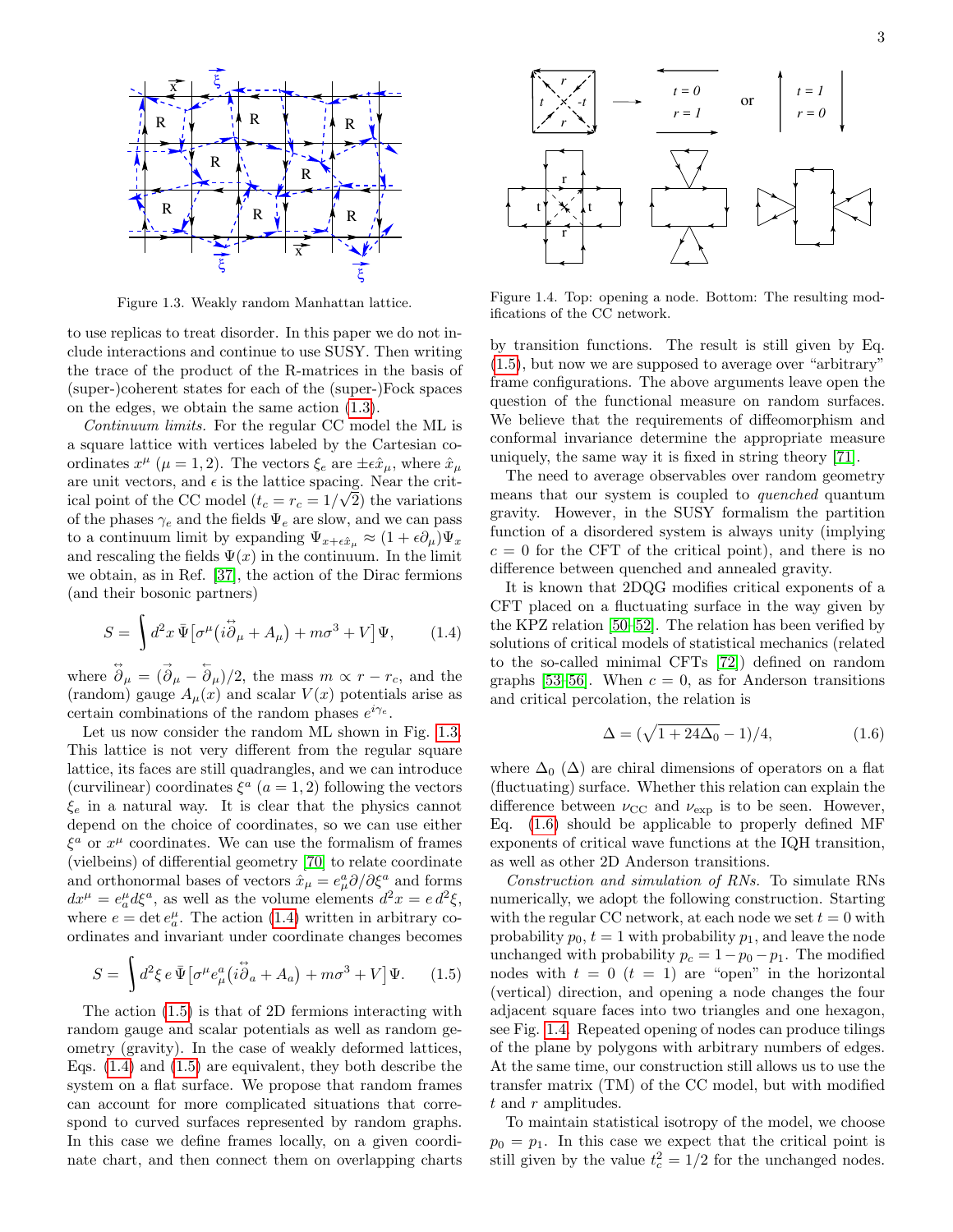Moreover, in this paper we fix  $p_0 = p_1 = p_c = 1/3$ .

We simulate the modified networks on strips of different width  $M$  (the number of nodes per column) varying from 20 to 200, the length  $L = 5 \cdot 10^6$ , and a range of the parameter x which encodes deviations of t from  $t_c$  [\[73\]](#page-5-7). We use the LU decomposition of TMs [\[74\]](#page-5-8). Since  $t$  and  $r$  appear in the denominators of the matrix elements of TMs, making them zero is a singular procedure, related to the disappearance of two horizontal channels upon opening a node in the vertical direction. To overcome this difficulty, for every open node we take either t or r to be equal to  $\varepsilon \ll 1$ . We then look at how the resulting Lyapunov exponents depend on  $\epsilon$ . We found that the results saturate at  $\varepsilon = 10^{-5}$ , and there are no changes when reducing  $\epsilon$  to  $10^{-7}$ . For even smaller  $\varepsilon$  the results start changing again. This is to be expected because the large differences of values in the entries of TMs cause numerical instabilities for the LU decomposition. We have chosen  $\varepsilon = 10^{-6}$  for our calculations.

The smallest Lyapunov exponent  $\gamma$  is expected to have the following finite-size scaling behavior:

$$
\gamma M = \Gamma[M^{1/\nu}u_0(x), M^y u_1(x)].\tag{1.7}
$$

Here  $u_0(x)$  is the relevant field and  $u_1(x)$  the leading irrelevant field. The relevant field vanishes at the critical point, and  $y < 0$ . The fitting procedure of our numerical results, as well as the error analysis are presented in the Supplementary material. The results of the analysis are

$$
\nu = 2.374 \pm 0.018, \qquad y = -0.35 \pm 0.05. \tag{1.8}
$$

This value of  $\nu$  is surprisingly close to  $\nu_{\exp}$ , which suggests that the structural disorder is, indeed, a relevant perturbation that modifies the critical behavior.

Other symmetry classes. Network models can be constructed for all 10 symmetry classes of disordered systems identified in Refs. [\[57,](#page-4-35) [58\]](#page-4-36). Superconductors with broken time-reversal invariance in 2D can exhibit QH transitions where the spin (class C) [\[75,](#page-5-9) [76\]](#page-5-10) and thermal (class D) [\[77\]](#page-5-11) conductivities jump in quantized units. The ideas developed above apply to network models for these transitions. In addition, both SQH and TQH are simpler than the IQH since many of their properties can be determined from mappings to classical models.

The regular network in class C was mapped to classical bond percolation on a square lattice [\[78](#page-5-12)[–80\]](#page-5-13). Many exact results are known for classical percolation. Thus, the mapping has lead to a host of exact critical properties at the SQH transition [\[78,](#page-5-12) [80–](#page-5-13)[85\]](#page-5-14). The mapping was extended to network models in class C on arbitrary graphs [\[63\]](#page-5-0).

The graphs relevant for our study are shown in Fig. [1.5.](#page-3-0) For a given RN we draw the dual bipartite graph with dots on the shaded faces and crosses on the empty faces of the original RN. The dual graph forms a random quadrangulation of the plane. We now dissect all quadrangles by diagonals connecting the dots, and remove the crosses and all edges connected to them. This results in a lattice (Fig. [1.5,](#page-3-0) right) on which the classical bond percolation should be considered.

Critical bond percolation on random quadrangulations (or their duals) was considered in Ref. [\[55\]](#page-4-43), and it was

<span id="page-3-0"></span>

Figure 1.5. Left: original RN and its dual. Right: percolation lattice.

shown that the KPZ relation [\(1.6\)](#page-2-3) is valid in this case. We believe that the SQH transition on RNs lies in the same universality class, and that Eq. [\(1.6\)](#page-2-3) can be applied to all critical exponents obtained in Refs. [\[78,](#page-5-12) [80,](#page-5-13) [82](#page-5-15)[–85\]](#page-5-14). This includes, in particular, the dimension of the "two-leg" operator that determines the localization length exponent  $\nu$  as well as a few MF exponents.

The TQH transition in class D can also be described and simulated by a network model [\[86](#page-5-16)[–89\]](#page-5-17). Its effective field theory (without geometric disorder) is given by the Majorana fermions with random mass, the same theory that describes the critical Ising model with a weak bond disorder [\[77,](#page-5-11) [90\]](#page-5-18). The random mass is a marginally irrelevant perturbation, and critical exponents at the transition are given by their Ising model values. When the model is coupled to 2DQG, we still should consider the quenched situation, and the critical exponents should be modified according to Eq. [\(1.6\)](#page-2-3), see [\[91\]](#page-5-19) and references therein.

Discussion and outlook. The geometric disorder that we simulate by a modified CC model can be viewed as randomness in the heights V of the saddle points in the disorder potential. Indeed, it is known that (at zero energy)  $t^2 = (1 + e^{-V})^{-1}$  [\[92\]](#page-5-20). Our choice of t is described by the tri-modal distribution  $P(V) = p_0 \delta(V - 2 \ln \varepsilon) +$  $p_c\delta(V - V_0) + p_0\delta(V + 2\ln \varepsilon)$ . Previous studies of random V [\[93,](#page-5-21) [94\]](#page-5-22) focused instead on the uniform distribution in the interval  $V \in [-W, W]$  or the bimodal distribution  $P(V) = \frac{\delta(V - W) + \delta(V + W)}{2}$ . No choice of W gives our type of randomness when  $p_c > 0$ . However, for  $p_c = 0$ our distribution becomes bimodal, and describes classical percolation with  $\nu = 4/3$ . The other extreme,  $p_c = 1$ , gives the regular CC model. Since we only simulated the point  $p_c = 1/3$ , we cannot distinguish the following three possibilities: 1) a novel fixed point at a finite  $p_c$ , 2) a crossover from percolation to CC criticality, 3) a line of fixed points. We plan to study other values of  $p_c$  to determine which scenario is actually realized.

We also plan to simulate RNs in classes C and D, and try to solve the classical percolation problem on relevant graphs using matrix models techniques. We will, furthermore, consider the problem of Dirac fermions in an Abelian random gauge potential coupled to 2DQG, and determine the MF spectrum of the wave functions in order to test the applicability of the KPZ relation [\(1.6\)](#page-2-3).

In summary, we have considered the possibility that a certain type of geometric (structural) disorder, previously missed in the study of the IQH transition, may change the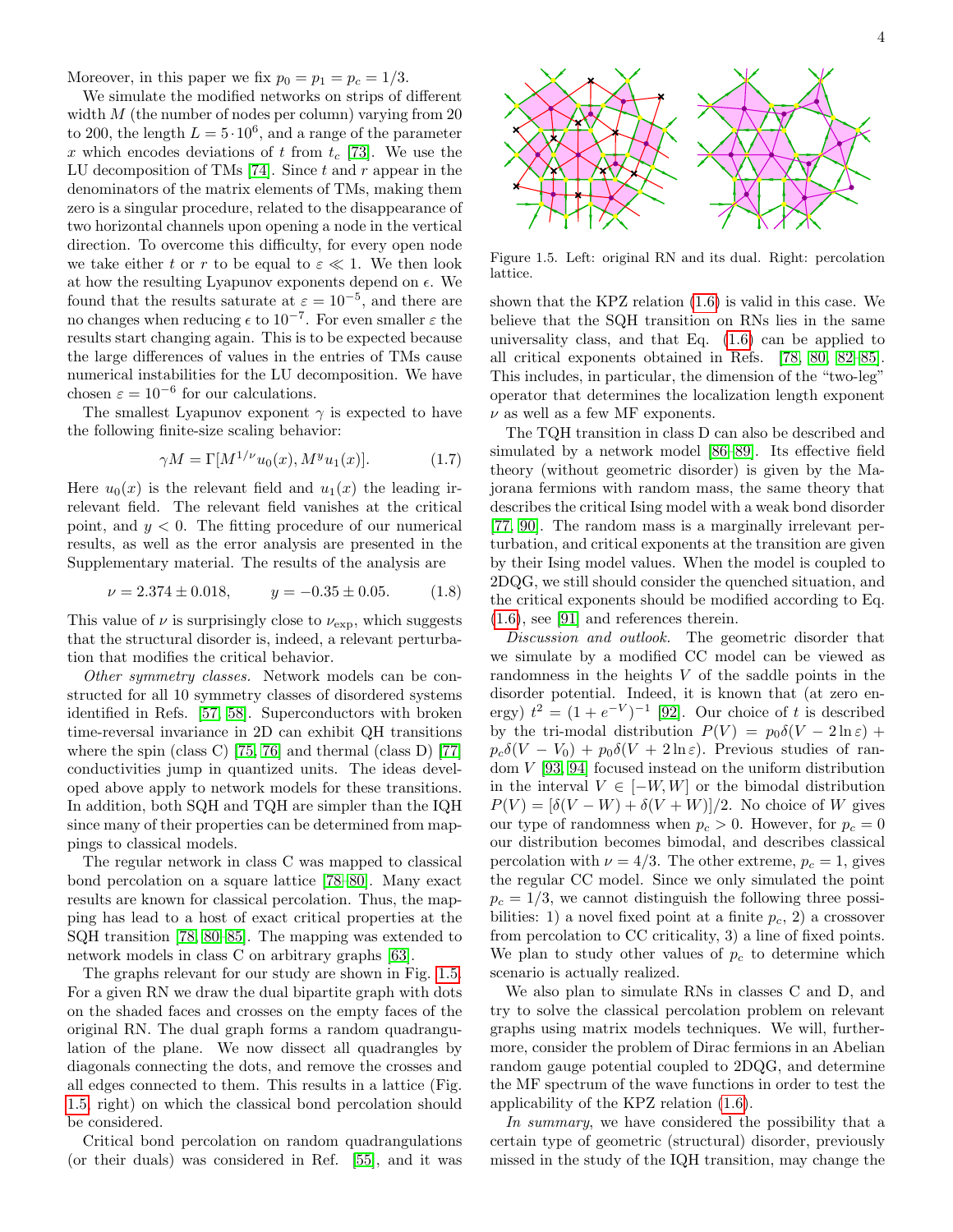universality class. Our numerical simulations support this idea. We have also proposed that the proper framework for a field-theoretic description of this type of disorder is provided by 2DQG coupled to matter fields. These ideas can be applied to other 2D Anderson transitions.

A. S. thanks the Theoretical Physics group at Wuppertal University for hospitality. A. S. and A. K. acknowledge support by DFG grant KL 645/7-1. A. S. was partially supported by ARC grant 15T-1C058. I. G. was partially supported by the NSF Grant No. DMR-1508255. We are grateful to R. A. Roemer and A. W. W. Ludwig for helpful discussions. Extensive calculations have been performed on Rzcluster (Aachen), PC<sup>2</sup> Paderborn) and particularly on JUROPA (Jülich). The authors gratefully acknowledge the computing time granted by the John von Neumann Institute for Computing (NIC) and provided on the supercomputer JUROPA at Jülich Supercomputing Centre  $(JSC)$ .

- <span id="page-4-0"></span>[1] B. Huckestein, [Rev. Mod. Phys.](http://dx.doi.org/10.1103/RevModPhys.67.357) 67, 357 (1995).
- <span id="page-4-1"></span>F. Evers and A. D. Mirlin, [Rev. Mod. Phys.](http://dx.doi.org/10.1103/RevModPhys.80.1355) **80**, 1355 (2008).
- <span id="page-4-2"></span>[3] H. P. Wei, D. C. Tsui, M. A. Paalanen, and A. M. M. Pruisken, [Phys. Rev. Lett.](http://dx.doi.org/10.1103/PhysRevLett.61.1294) 61, 1294 (1988).
- [4] S. Koch, R. J. Haug, K. v. Klitzing, and K. Ploog, [Phys.](http://dx.doi.org/10.1103/PhysRevB.43.6828) Rev. B 43[, 6828 \(1991\).](http://dx.doi.org/10.1103/PhysRevB.43.6828)
- [5] S. Koch, R. J. Haug, K. v. Klitzing, and K. Ploog, [Phys.](http://dx.doi.org/10.1103/PhysRevLett.67.883) Rev. Lett. 67[, 883 \(1991\).](http://dx.doi.org/10.1103/PhysRevLett.67.883)
- [6] S. Koch, R. J. Haug, K. v. Klitzing, and K. Ploog, [Phys.](http://dx.doi.org/10.1103/PhysRevB.46.1596) Rev. B 46[, 1596 \(1992\).](http://dx.doi.org/10.1103/PhysRevB.46.1596)
- [7] L. W. Engel, D. Shahar, Ç. Kurdak, and D. C. Tsui, [Phys.](http://dx.doi.org/10.1103/PhysRevLett.71.2638) Rev. Lett. 71[, 2638 \(1993\).](http://dx.doi.org/10.1103/PhysRevLett.71.2638)
- <span id="page-4-3"></span>[8] H. P. Wei, L. W. Engel, and D. C. Tsui, [Phys. Rev. B](http://dx.doi.org/10.1103/PhysRevB.50.14609) 50, [14609 \(1994\).](http://dx.doi.org/10.1103/PhysRevB.50.14609)
- <span id="page-4-4"></span>[9] W. Li, G. A. Csáthy, D. C. Tsui, L. N. Pfeiffer, and K. W. West, [Phys. Rev. Lett.](http://dx.doi.org/ 10.1103/PhysRevLett.94.206807) 94, 206807 (2005).
- <span id="page-4-5"></span>[10] W. Li, C. L. Vicente, J. S. Xia, W. Pan, D. C. Tsui, L. N. Pfeiffer, and K. W. West, [Phys. Rev. Lett.](http://dx.doi.org/ 10.1103/PhysRevLett.102.216801) 102, 216801 [\(2009\).](http://dx.doi.org/ 10.1103/PhysRevLett.102.216801)
- <span id="page-4-6"></span>[11] A. J. M. Giesbers, U. Zeitler, L. A. Ponomarenko, R. Yang, K. S. Novoselov, A. K. Geim, and J. C. Maan, [Phys. Rev.](http://dx.doi.org/ 10.1103/PhysRevB.80.241411) B 80[, 241411 \(2009\).](http://dx.doi.org/ 10.1103/PhysRevB.80.241411)
- <span id="page-4-7"></span>[12] P. W. Anderson, Phys. Rev. 109[, 1492 \(1958\).](http://dx.doi.org/10.1103/PhysRev.109.1492)
- <span id="page-4-8"></span>[13] E. Abrahams, P. W. Anderson, D. C. Licciardello, and T. V. Ramakrishnan, [Phys. Rev. Lett.](http://dx.doi.org/10.1103/PhysRevLett.42.673) 42, 673 (1979).
- <span id="page-4-9"></span>[14] H. Levine, S. B. Libby, and A. M. M. Pruisken, [Phys. Rev.](http://dx.doi.org/10.1103/PhysRevLett.51.1915) Lett. 51[, 1915 \(1983\).](http://dx.doi.org/10.1103/PhysRevLett.51.1915)
- <span id="page-4-10"></span>[15] H. A. Weidenmüller, [Nucl. Phys. B](http://dx.doi.org/10.1016/0550-3213(87)90179-9) 290, 87 (1987).
- <span id="page-4-11"></span>[16] D. E. Khmel'nitskii, JETP Lett. **38**, 454 (1983).
- <span id="page-4-12"></span>[17] A. M. M. Pruisken, [Phys. Rev. B](http://dx.doi.org/10.1103/PhysRevB.32.2636) 32, 2636 (1985).
- <span id="page-4-13"></span>[18] V. Gurarie and A. W. W. Ludwig, arXiv eprint (2004), [hep-th/0409105.](http://arxiv.org/abs/hep-th/0409105)
- <span id="page-4-14"></span>[19] M. R. Zirnbauer, arXiv eprint (1999), [hep-th/9905054.](http://arxiv.org/abs/hep-th/9905054)
- [20] M. J. Bhaseen, I. I. Kogan, O. A. Soloviev, N. Taniguchi, and A. M. Tsvelik, http://dx.doi.org/10.1016/S0550- 3213(00)00276-5 Nucl. Phys. B 580, 688 (2000).
- [21] A. M. Tsvelik, arXiv eprint (2001), [cond-mat/0112008.](http://arxiv.org/abs/cond-mat/0112008)
- <span id="page-4-15"></span>[22] A. M. Tsvelik, Phys. Rev. B 75[, 184201 \(2007\).](http://dx.doi.org/10.1103/PhysRevB.75.184201)
- <span id="page-4-16"></span>[23] A. W. W. Ludwig, M. P. A. Fisher, R. Shankar, and G. Grinstein, [Phys. Rev. B](http://dx.doi.org/10.1103/PhysRevB.50.7526) 50, 7526 (1994).
- [24] C. de C. Chamon, C. Mudry, and X.-G. Wen, [Phys. Rev.](http://dx.doi.org/10.1103/PhysRevB.53.R7638) B 53[, 7638 \(1996\).](http://dx.doi.org/10.1103/PhysRevB.53.R7638)
- [25] C. Mudry, C. Chamon, and X.-G. Wen, [Nucl. Phys. B](http://dx.doi.org/10.1016/0550-3213(96)00128-9) 466[, 383 \(1996\).](http://dx.doi.org/10.1016/0550-3213(96)00128-9)
- [26] C. D. C. Chamon, C. Mudry, and X.-G. Wen, [Phys. Rev.](http://dx.doi.org/10.1103/PhysRevLett.77.4194) Lett. 77[, 4194 \(1996\).](http://dx.doi.org/10.1103/PhysRevLett.77.4194)
- [27] I. I. Kogan, C. Mudry, and A. M. Tsvelik, [Phys. Rev. Lett.](http://dx.doi.org/10.1103/PhysRevLett.77.707) 77[, 707 \(1996\).](http://dx.doi.org/10.1103/PhysRevLett.77.707)
- <span id="page-4-17"></span>[28] H. E. Castillo, C. de C. Chamon, E. Fradkin, P. M. Goldbart, and C. Mudry, Phys. Rev. B 56[, 10668 \(1997\).](http://dx.doi.org/10.1103/PhysRevB.56.10668)
- <span id="page-4-18"></span>[29] E. Bettelheim, I. A. Gruzberg, and A. W. W. Ludwig, Phys. Rev. B 86[, 165324 \(2012\).](http://dx.doi.org/10.1103/PhysRevB.86.165324)
- <span id="page-4-19"></span>[30] I. A. Gruzberg, A. W. W. Ludwig, A. D. Mirlin, and M. R. Zirnbauer, [Phys. Rev. Lett.](http://dx.doi.org/10.1103/PhysRevLett.107.086403) 107, 086403 (2011).
- [31] I. A. Gruzberg, A. D. Mirlin, and M. R. Zirnbauer, [Phys.](http://dx.doi.org/10.1103/PhysRevB.87.125144) Rev. B 87[, 125144 \(2013\).](http://dx.doi.org/10.1103/PhysRevB.87.125144)
- <span id="page-4-20"></span>[32] R. Bondesan, D. Wieczorek, and M. R. Zirnbauer, [Phys.](http://dx.doi.org/10.1103/PhysRevLett.112.186803) Rev. Lett. 112[, 186803 \(2014\).](http://dx.doi.org/10.1103/PhysRevLett.112.186803)
- <span id="page-4-21"></span>[33] J. T. Chalker and P. D. Coddington, [J. Phys. C](http://dx.doi.org/10.1088/0022-3719/21/14/008) 21, 2665 [\(1988\).](http://dx.doi.org/10.1088/0022-3719/21/14/008)
- <span id="page-4-22"></span>[34] B. Kramer, T. Ohtsuki, and S. Kettemann, [Phys. Rep.](http://dx.doi.org/10.1016/j.physrep.2005.07.001) 417[, 211 \(2005\).](http://dx.doi.org/10.1016/j.physrep.2005.07.001)
- <span id="page-4-23"></span>[35] N. Read, (1991), unpublished.
- <span id="page-4-24"></span>[36] M. R. Zirnbauer, Annalen Phys. 3, 513 (1994), [Erratum: Annalen Phys. 4, 89 (1995)].
- <span id="page-4-25"></span>[37] C.-M. Ho and J. T. Chalker, [Phys. Rev. B](http://dx.doi.org/10.1103/PhysRevB.54.8708) 54, 8708 (1996).
- <span id="page-4-26"></span>[38] A. MacKinnon and B. Kramer, [Z. Phys. B](http://dx.doi.org/10.1007/BF01578242) 53, 1 (1983).
- <span id="page-4-27"></span>[39] K. Slevin and T. Ohtsuki, Phys. Rev. B 80[, 041304 \(2009\).](http://dx.doi.org/10.1103/PhysRevB.80.041304)
- [40] H. Obuse, A. R. Subramaniam, A. Furusaki, I. A. Gruzberg, and A. W. W. Ludwig, [Phys. Rev. B](http://dx.doi.org/10.1103/PhysRevB.82.035309) 82, 035309 [\(2010\).](http://dx.doi.org/10.1103/PhysRevB.82.035309)
- [41] M. Amado, A. V. Malyshev, A. Sedrakyan, and F. Domínguez-Adame, http://dx.doi.org/10.1103/PhysRevLett.107.066402 Phys. Rev. Lett. 107, 066402 (2011).
- [42] H. Obuse, I. A. Gruzberg, and F. Evers, [Phys. Rev. Lett.](http://dx.doi.org/10.1103/PhysRevLett.109.206804) 109[, 206804 \(2012\).](http://dx.doi.org/10.1103/PhysRevLett.109.206804)
- [43] K. Slevin and T. Ohtsuki, [Int. J. Mod. Phys. Conf. Ser.](http://dx.doi.org/10.1142/S2010194512006162) 11, [60 \(2012\).](http://dx.doi.org/10.1142/S2010194512006162)
- <span id="page-4-28"></span>[44] W. Nuding, A. Klümper, and A. Sedrakyan, [Phys. Rev. B](http://dx.doi.org/10.1103/PhysRevB.91.115107) 91[, 115107 \(2015\).](http://dx.doi.org/10.1103/PhysRevB.91.115107)
- <span id="page-4-29"></span>[45] J. P. Dahlhaus, J. M. Edge, J. Tworzydlo, and C. W. J. Beenakker, Phys. Rev. B 84[, 115133 \(2011\).](http://dx.doi.org/10.1103/PhysRevB.84.115133)
- <span id="page-4-30"></span>[46] I. C. Fulga, F. Hassler, A. R. Akhmerov, and C. W. J. Beenakker, Phys. Rev. B 84[, 245447 \(2011\).](http://dx.doi.org/10.1103/PhysRevB.84.245447)
- <span id="page-4-31"></span>[47] D.-H. Lee and Z. Wang, [Phys. Rev. Lett.](http://dx.doi.org/10.1103/PhysRevLett.76.4014) **76**, 4014 (1996).
- [48] Z. Wang, M. P. A. Fisher, S. M. Girvin, and J. T. Chalker, Phys. Rev. B 61[, 8326 \(2000\).](http://dx.doi.org/10.1103/PhysRevB.61.8326)
- <span id="page-4-32"></span>[49] I. S. Burmistrov, S. Bera, F. Evers, I. V. Gornyi, and A. D. Mirlin, Ann. Phys. 326[, 1457 \(2011\).](http://dx.doi.org/10.1016/j.aop.2011.01.005)
- <span id="page-4-33"></span>[50] V. G. Knizhnik, A. M. Polyakov, and A. B. Zamolodchikov, [Mod. Phys. Lett.](http://dx.doi.org/10.1142/S0217732388000982) A3, 819 (1988).
- [51] F. David, [Mod. Phys. Lett.](http://dx.doi.org/10.1142/S0217732388001975) **A3**, 1651 (1988).
- <span id="page-4-37"></span>[52] J. Distler and H. Kawai, Nucl. Phys. B321[, 509 \(1989\).](http://dx.doi.org/10.1016/0550-3213(89)90354-4)
- <span id="page-4-42"></span>[53] V. A. Kazakov, [Nucl. Phys. B Proc. Supp.](http://dx.doi.org/10.1016/0920-5632(88)90089-8) 4, 93 (1988).
- [54] V. A. Kazakov and A. A. Migdal, [Nucl. Phys. B](http://dx.doi.org/10.1016/0550-3213(88)90146-0) 311, 171 [\(1988\).](http://dx.doi.org/10.1016/0550-3213(88)90146-0)
- <span id="page-4-43"></span>[55] V. A. Kazakov, [Mod. Phys. Lett.](http://dx.doi.org/10.1142/S0217732389001921) **A4**, 1691 (1989).
- <span id="page-4-34"></span>[56] B. Duplantier and I. K. Kostov, [Nucl. Phys. B](http://dx.doi.org/10.1016/0550-3213(90)90456-N) 340, 491  $(1990)$ .
- <span id="page-4-35"></span>[57] M. R. Zirnbauer, [J. Math. Phys.](http://dx.doi.org/10.1063/1.531675) 37, 4986 (1996).
- <span id="page-4-36"></span>[58] A. Altland and M. R. Zirnbauer, [Phys. Rev. B](http://dx.doi.org/10.1103/PhysRevB.55.1142) 55, 1142 [\(1997\).](http://dx.doi.org/10.1103/PhysRevB.55.1142)
- <span id="page-4-38"></span>[59] G. 't Hooft, Nucl. Phys. **B72**[, 461 \(1974\).](http://dx.doi.org/10.1016/0550-3213(74)90154-0)
- <span id="page-4-39"></span>[60] E. Brezin, C. Itzykson, G. Parisi, and J. B. Zuber, [Com](http://dx.doi.org/ 10.1007/BF01614153)[mun. Math. Phys.](http://dx.doi.org/ 10.1007/BF01614153) 59, 35 (1978).
- <span id="page-4-40"></span>[61] R. Klesse and M. Metzler, [Europhys. Lett.](http://dx.doi.org/10.1209/0295-5075/32/3/007) 32, 229 (1995).
- <span id="page-4-41"></span>[62] M. Janssen, M. Metzler, and M. R. Zirnbauer, [Phys. Rev.](http://dx.doi.org/10.1103/PhysRevB.59.15836) B 59[, 15836 \(1999\).](http://dx.doi.org/10.1103/PhysRevB.59.15836)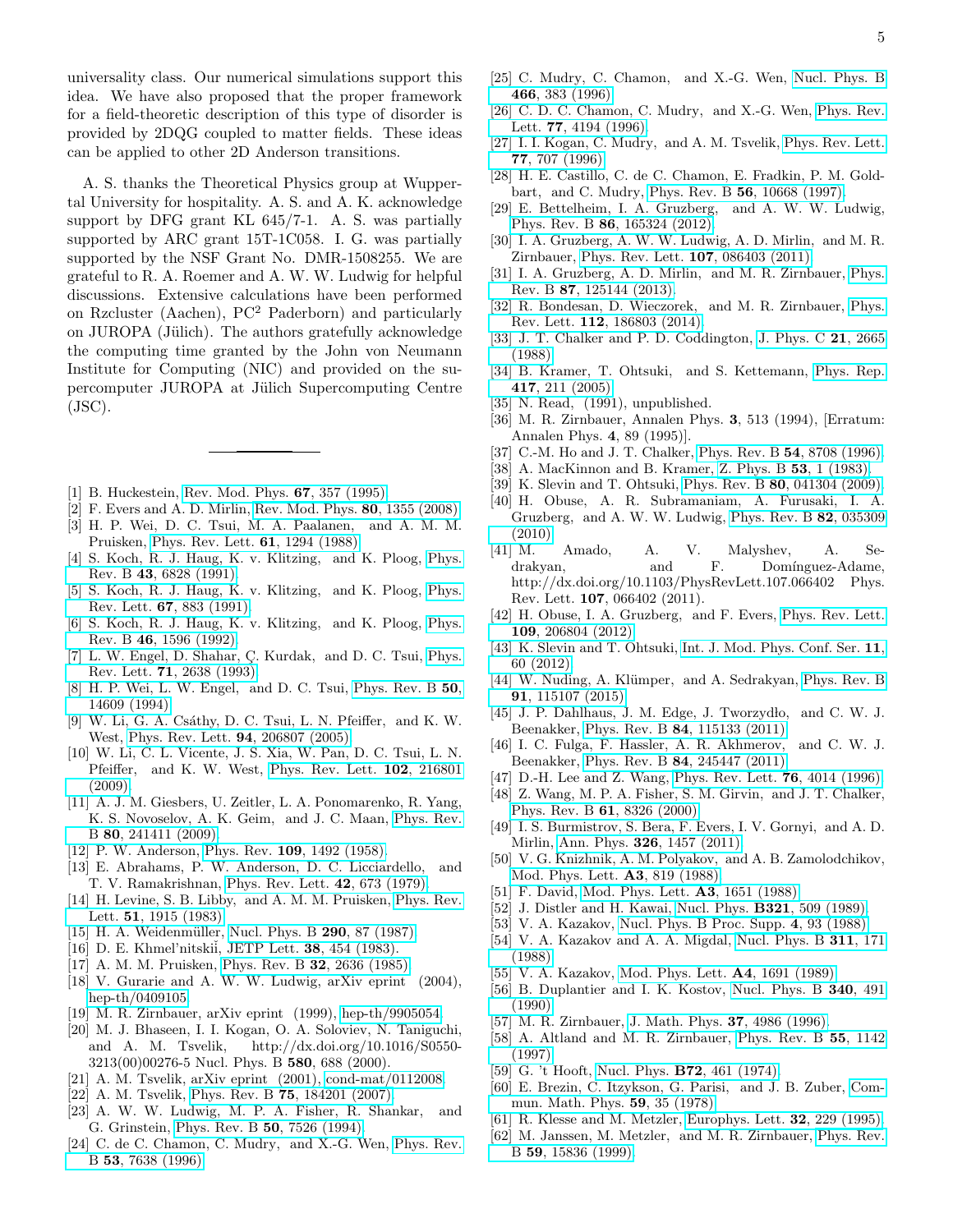- <span id="page-5-0"></span>[63] J. Cardy, [Comm. Math. Phys.](http://dx.doi.org/10.1007/s00220-005-1304-y) **258**, 87 (2005).
- <span id="page-5-1"></span>[64] A. R. Kavalov and A. G. Sedrakyan, [Nucl. Phys. B](http://dx.doi.org/10.1016/0550-3213(87)90338-5) 285, [264 \(1987\).](http://dx.doi.org/10.1016/0550-3213(87)90338-5)
- <span id="page-5-2"></span>[65] A. Sedrakyan, http://dx.doi.org/http://dx.doi.org/10.1016/S0550- 3213(99)00327-2 Nucl. Phys. B 554, 514 (1999).
- [66] A. Sedrakyan, in [Statistical Field Theories](http://dx.doi.org/10.1007/978-94-010-0514-2_7), NATO Science Series, Vol. 73, edited by A. Cappelli and G. Mussardo (Springer Netherlands, 2002) pp. 67–78.
- [67] A. Sedrakyan, Phys. Rev. B **68**[, 235329 \(2003\).](http://dx.doi.org/10.1103/PhysRevB.68.235329)
- [68] S. Khachatryan, R. Schrader, and A. Sedrakyan, [J. Phys.](http://stacks.iop.org/1751-8121/42/i=30/a=304019) A 42[, 304019 \(2009\).](http://stacks.iop.org/1751-8121/42/i=30/a=304019)
- <span id="page-5-3"></span>[69] S. Khachatryan, A. Sedrakyan, and P. Sorba, [Nucl. Phys.](http://dx.doi.org/ http://dx.doi.org/10.1016/j.nuclphysb.2009.09.033) B 825[, 444 \(2010\).](http://dx.doi.org/ http://dx.doi.org/10.1016/j.nuclphysb.2009.09.033)
- <span id="page-5-4"></span>[70] M. Nakahara, Geometry, topology, and physics (Institute of Physics Pub, Bristol Philadelphia, 2003).
- <span id="page-5-5"></span>[71] A. M. Polyakov, [Physics Letters B](http://dx.doi.org/10.1016/0370-2693(81)90743-7) 103, 207 (1981).
- <span id="page-5-6"></span>[72] A. A. Belavin, A. M. Polyakov, and A. B. Zamolodchikov, Nucl. Phys. B241[, 333 \(1984\).](http://dx.doi.org/10.1016/0550-3213(84)90052-X)
- <span id="page-5-7"></span>[73] See Supplementary material.
- <span id="page-5-8"></span>[74] W. H. Press, S. A. Teukolsky, W. T. Vetterling, and B. P. Flannery, Numerical Recipes: the art of scientific computing, Third Edition  $(C++)$ , Vol. 994 (Cambridge University Press, 2007).
- <span id="page-5-9"></span>[75] V. Kagalovsky, B. Horovitz, Y. Avishai, and J. T. Chalker, [Phys. Rev. Lett.](http://dx.doi.org/10.1103/PhysRevLett.82.3516) 82, 3516 (1999).
- <span id="page-5-10"></span>[76] T. Senthil, J. B. Marston, and M. P. A. Fisher, [Phys. Rev.](http://dx.doi.org/10.1103/PhysRevB.60.4245) B 60[, 4245 \(1999\).](http://dx.doi.org/10.1103/PhysRevB.60.4245)
- <span id="page-5-11"></span>[77] T. Senthil and M. P. A. Fisher, [Phys. Rev. B](http://dx.doi.org/10.1103/PhysRevB.61.9690) 61, 9690  $(2000).$
- <span id="page-5-12"></span>[78] I. A. Gruzberg, A. W. W. Ludwig, and N. Read, [Phys.](http://dx.doi.org/10.1103/PhysRevLett.82.4524) Rev. Lett. 82[, 4524 \(1999\).](http://dx.doi.org/10.1103/PhysRevLett.82.4524)
- [79] E. J. Beamond, J. Cardy, and J. T. Chalker, [Phys. Rev.](http://dx.doi.org/10.1103/PhysRevB.65.214301) B 65[, 214301 \(2002\).](http://dx.doi.org/10.1103/PhysRevB.65.214301)
- <span id="page-5-13"></span>[80] A. D. Mirlin, F. Evers, and A. Mildenberger, [J. Phys. A](http://dx.doi.org/10.1088/0305-4470/36/12/323) 36[, 3255 \(2003\).](http://dx.doi.org/10.1088/0305-4470/36/12/323)
- [81] J. Cardy, [Phys. Rev. Lett.](http://dx.doi.org/10.1103/PhysRevLett.84.3507) **84**, 3507 (2000).
- <span id="page-5-15"></span>[82] A. R. Subramaniam, I. A. Gruzberg, A. W. W. Ludwig, F. Evers, A. Mildenberger, and A. D. Mirlin, [Phys. Rev.](http://dx.doi.org/10.1103/PhysRevLett.96.126802) Lett. **96**[, 126802 \(2006\).](http://dx.doi.org/10.1103/PhysRevLett.96.126802)
- [83] A. R. Subramaniam, I. A. Gruzberg, and A. W. W. Ludwig, Phys. Rev. B 78[, 245105 \(2008\).](http://dx.doi.org/10.1103/PhysRevB.78.245105)
- [84] R. Bondesan, I. A. Gruzberg, J. L. Jacobsen, H. Obuse, and H. Saleur, [Phys. Rev. Lett.](http://dx.doi.org/10.1103/PhysRevLett.108.126801) 108, 126801 (2012).
- <span id="page-5-14"></span>[85] S. Bhardwaj, I. A. Gruzberg, and V. Kagalovsky, [Phys.](http://dx.doi.org/10.1103/PhysRevB.91.035435) Rev. B 91[, 035435 \(2015\).](http://dx.doi.org/10.1103/PhysRevB.91.035435)
- <span id="page-5-16"></span>[86] S. Cho and M. P. A. Fisher, [Phys. Rev. B](http://dx.doi.org/10.1103/PhysRevB.55.1025) 55, 1025 (1997).
- [87] J. T. Chalker, N. Read, V. Kagalovsky, B. Horovitz, Y. Avishai, and A. W. Ludwig, [Phys. Rev. B](http://dx.doi.org/ 10.1103/PhysRevB.65.012506) 65, 012506 [\(2002\).](http://dx.doi.org/ 10.1103/PhysRevB.65.012506)
- [88] F. Merz and J. T. Chalker, Phys. Rev. B 65[, 054425 \(2002\).](http://dx.doi.org/10.1103/PhysRevB.65.054425)
- <span id="page-5-17"></span>[89] A. Mildenberger, F. Evers, A. D. Mirlin, and J. T. Chalker, Phys. Rev. B 75[, 245321 \(2007\).](http://dx.doi.org/10.1103/PhysRevB.75.245321)
- <span id="page-5-18"></span>[90] M. Bocquet, D. Serban, and M. R. Zirnbauer, [Nucl. Phys.](http://dx.doi.org/10.1016/S0550-3213(00)00208-X) B 578[, 628 \(2000\).](http://dx.doi.org/10.1016/S0550-3213(00)00208-X)
- <span id="page-5-19"></span>[91] W. Janke, D. A. Johnston, and M. Weigel, [Cond. Mat.](http://dx.doi.org/10.5488/CMP.9.2.263) Phys. 9[, 263 \(2006\).](http://dx.doi.org/10.5488/CMP.9.2.263)
- <span id="page-5-20"></span>[92] H. A. Fertig and B. I. Halperin, [Phys. Rev. B](http://dx.doi.org/10.1103/PhysRevB.36.7969) 36, 7969 [\(1987\).](http://dx.doi.org/10.1103/PhysRevB.36.7969)
- <span id="page-5-21"></span>[93] D.-H. Lee, Z. Wang, and S. Kivelson, [Phys. Rev. Lett.](http://dx.doi.org/10.1103/PhysRevLett.70.4130) 70, [4130 \(1993\).](http://dx.doi.org/10.1103/PhysRevLett.70.4130)
- <span id="page-5-22"></span>[94] F. Evers and W. Brenig, [Phys. Rev. B](http://dx.doi.org/10.1103/PhysRevB.57.1805) 57, 1805 (1998).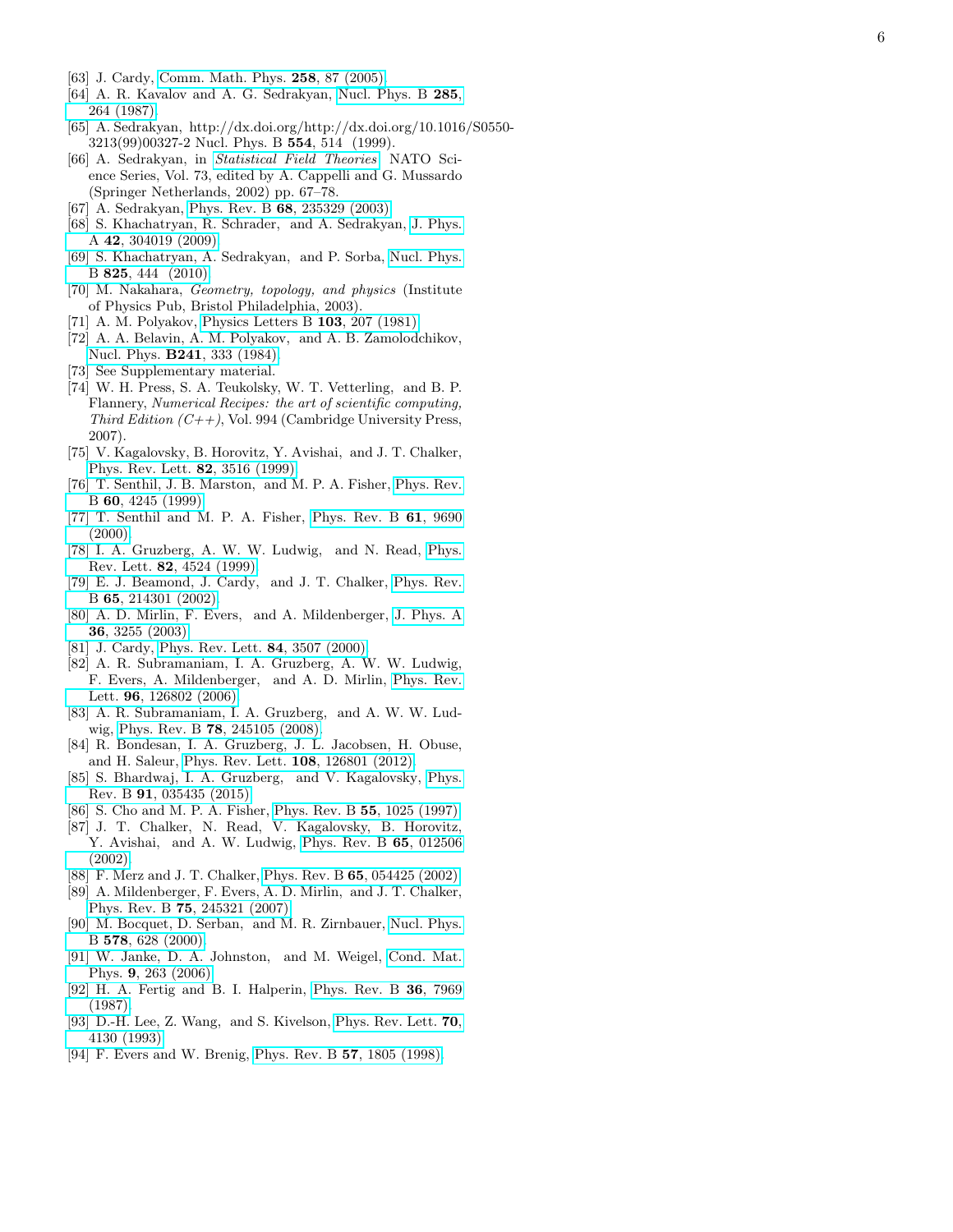## SUPPLEMENTAL MATERIAL NETWORK MODEL FOR PLATEAU TRANSITIONS IN THE QUANTUM HALL EFFECT

We calculate numerically the localization length index  $\nu$ in the Chalker-Coddington (CC) network suitably modified to represent a random network. We use one relevant field and one irrelevant field in the fitting procedure. The results lead to the value  $\nu \approx 2.37$  for the modified model, in very close agreement with experiments.

### Model description

For the calculation of critical indices we used the transfer-matrix method developed in [\[1,](#page-9-0) [2\]](#page-9-1). To calculate the smallest Lyapunov exponent of the CC-model it is necessary to calculate a product  $T_L = \prod_{j=1}^L M_1 U_{1j} M_2 U_{2j}$  of layers of transfer matrices  $M_1U_{1j}M_2U_{2j}$  corresponding to two columns  $M_1$  and  $M_2$  of vertical sequences of  $2x2$  scattering nodes,

$$
M_1 = \left(\begin{array}{ccc} B^1 & 0 & \cdots & 0 \\ 0 & B^1 & \ddots & \vdots \\ \vdots & \ddots & \ddots & 0 \\ 0 & \cdots & 0 & B^1 \end{array}\right) \tag{2.1}
$$

and

$$
M_2 = \left(\begin{array}{cccc} B_{22}^2 & 0 & \cdots & 0 & B_{21}^2 \\ 0 & B^2 & \ddots & 0 & \\ \vdots & \ddots & \ddots & \ddots & 0 \\ 0 & \cdots & B^2 & 0 & \\ B_{12}^2 & 0 & \cdots & 0 & B_{11}^2 \end{array}\right) \tag{2.2}
$$

with

$$
B1 = \begin{pmatrix} 1/t & r/t \\ r/t & 1/t \end{pmatrix} \quad \text{and} \quad B2 = \begin{pmatrix} 1/r & t/r \\ t/r & 1/r \end{pmatrix} \quad (2.3)
$$

The U-matrices have a simple diagonal form with independent phase factors  $U_{nm} = \exp(i\alpha_n) \delta_{nm}$  for  $U = U_{1j}$ and  $U_{2i}$ . Here t and r are the transmission and reflection amplitudes at each node of the regular lattice which are parameterized by

<span id="page-6-1"></span>
$$
t = \frac{1}{\sqrt{1 + e^{2x}}}
$$
 and  $r = \frac{1}{\sqrt{1 + e^{-2x}}}$ . (2.4)

The parameter x corresponds to the Fermi energy measured from the Landau band center scaled by the Landau band width (with the critical point at  $x = 0$ ). The phases  $\alpha_n$ are random variables uniformly distributed in the range  $[0, 2\pi)$ , reflecting that the phase of an electron approaching a saddle point of the random potential is arbitrary.

To simulate random networks (RNs) numerically, we remove scattering nodes by opening them in horizontal or vertical direction with probabilities  $p_0$  and  $p_1$  by adopting the following construction. Starting with the regular

CC network, at each node we set  $t = \varepsilon \ll 1$  with probability  $p_0, t = \sqrt{1 - \varepsilon^2}$  with probability  $p_1$ , and leave the node unchanged with probability  $p_c = 1 - p_0 - p_1$ . Here the small number  $\varepsilon$  is chosen as  $\varepsilon = 10^{-6}$ : We found that the results saturate already at  $\varepsilon = 10^{-5}$ , and there are no changes when reducing  $\varepsilon$  to 10<sup>-7</sup>. For even smaller  $\varepsilon$  the results start changing again due to precision issues of the numerics.

Furthermore, in this report we use  $p_0 = p_1 = p_c = 1/3$ .

### The fitting procedure

For the scaling behavior of the Lyapunov exponent  $\gamma$ near the critical point we expect the finite size dependence

<span id="page-6-0"></span>
$$
\gamma \cdot M = \Gamma(M^{1/\nu} u_0, M^y u_1), \tag{2.5}
$$

Here we have taken into account the relevant field with exponent  $\nu$  and the leading irrelevant field with exponent y. M is the number of  $2 \times 2$  blocks in the transfer matrices (= half the number of horizontal channels of the lattice),  $u_0 = u_0(x)$  is the relevant field and  $u_1 = u_1(x)$  the leading irrelevant field. It is known that the relevant field vanishes at the critical point, and that  $y < 0$ .

On the left hand side of Eq. [\(2.5\)](#page-6-0) we use the numerical results for the eigenvalues of  $T_L$ , where we are particularly interested in the eigenvalue closest to 1. The Lyapunov exponent  $\gamma$  is the smallest positive eigenvalue of

$$
\lim_{L \to \infty} \frac{\log[T_L T_L^{\dagger}]}{2L} , \qquad (2.6)
$$

which we calculate for various combinations of the parameter  $x$  and the lattice width  $M$ . The right hand side of  $(2.5)$  is expanded in a series in x and powers of M, and the expansion coefficients are obtained from a fit. Some coefficients in this expansion vanish due to a symmetry ar-gument [\[3\]](#page-9-2). If x is replaced by  $-x$  we see from [\(2.4\)](#page-6-1) that t turns into  $r$  and vice versa. Due to the periodic boundary conditions the lattice is unchanged. Therefore the left hand side of  $(2.5)$  is invariant under the sign change of x. Hence the right hand side must be even in x. That renders  $u_0(x)$ and  $u_1(x)$  either even or odd in x. For the Chalker Coddington network the critical point is at  $x = 0$ . This lets us choose  $u_0(x)$  odd and  $u_1(x)$  even. The fit now should use as few coefficients as possible while reproducing the data as closely as possible.

The scaling function  $\Gamma$  in the right side of [\(2.5\)](#page-6-0) is expanded in the fields  $u_0$  and  $u_1$  yielding

<span id="page-6-2"></span>
$$
\Gamma(u_0(x)M^{1/\nu}, u_1(x)M^y) = \Gamma_{00} + \Gamma_{01}u_1M^y + \Gamma_{20}u_0^2M^{2/\nu} \n+ \Gamma_{02}u_1^2M^{2y} + \Gamma_{21}u_0^2u_1M^{2/\nu}M^y + \Gamma_{03}u_1^3M^{3y} \n+ \Gamma_{40}u_0^4M^{4/\nu} + \Gamma_{22}u_0^2M^{2/\nu}u_1^2M^{2y} + \Gamma_{04}u_1^4M^{4y} + ...
$$
\n(2.7)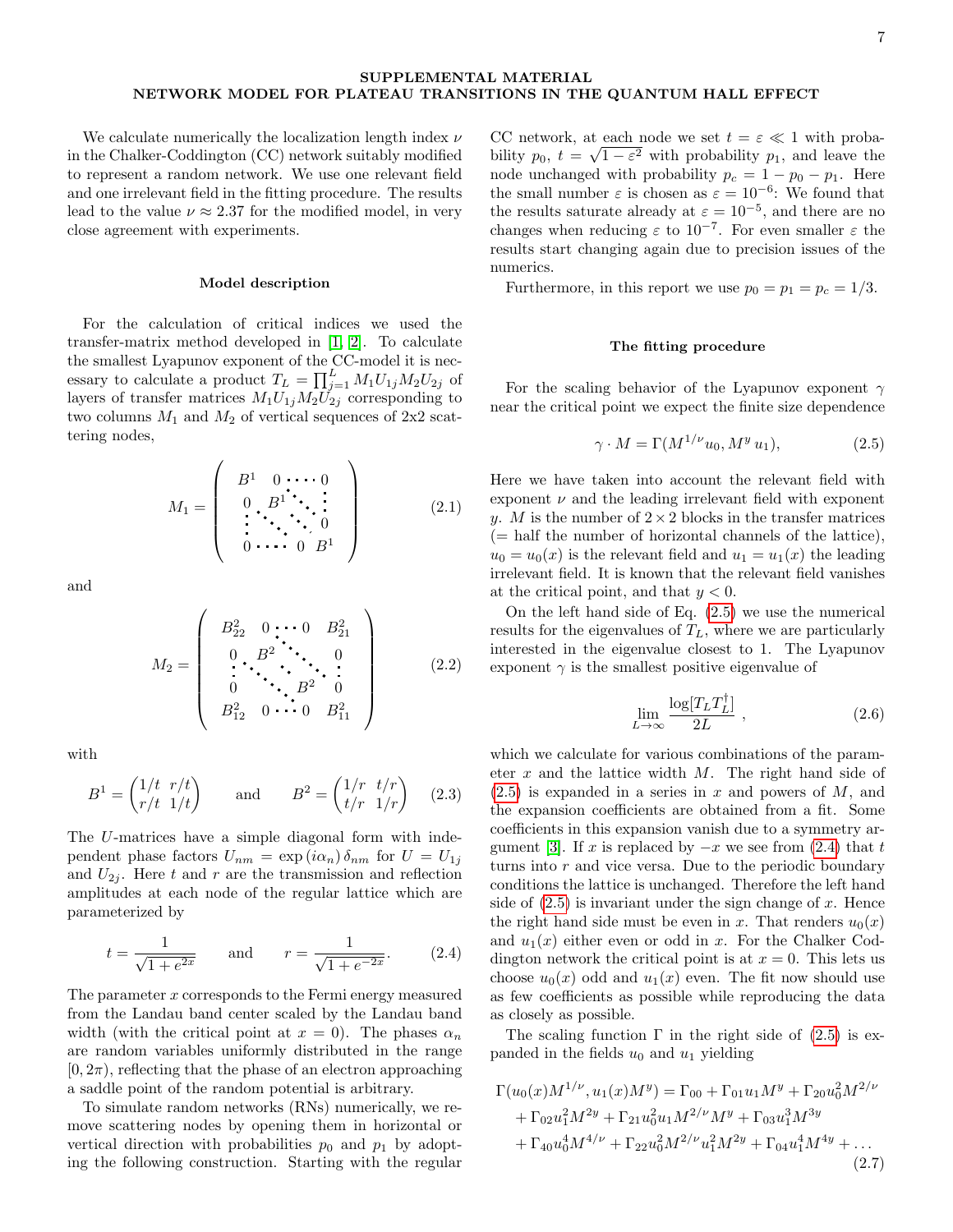We further expand  $u_0$  and  $u_1$  in powers of x as was done, for example, in Refs. [\[3,](#page-9-2) [4\]](#page-9-3):

<span id="page-7-0"></span>
$$
u_0(x) = x + \sum_{k=1}^{\infty} a_{2k+1} x^{2k+1}
$$
 and  $u_1(x) = 1 + \sum_{k=1}^{\infty} b_{2k} x^{2k}$ . (2.8)

In Eq.  $(2.7)$  we retained only terms that are even in x. Because of the ambiguity in the overall scaling of the fields, the leading coefficient in Eq. [\(2.8\)](#page-7-0) can be chosen to be 1.

#### Weights and Errors

The left hand side of Eq. [\(2.5\)](#page-6-0) is determined by the results of numerical simulations of the random network model. Following Ref. [\[4\]](#page-9-3) we have produced large ensembles of the Lyapunov exponent  $\gamma$  by simulating many disorder realizations for many combinations of x and M. We calculated 624 disorder realizations for any combination of  $M = 20, 40, 60, 80, 100, 120, 140, 160, 180, 200$  and  $x = 0.08/12 \cdot [0, 1, 2, 3, 4, 5, 6, 7, 8, 9, 10, 11, 12]$  for fixed  $L = 5000000$ . Our goal is to check whether the central limit theorem (CLT) [\[5\]](#page-9-4) also works in the case of randomness of the network or not. Fig. [2.1](#page-8-0) shows the distribution of the Lyapunov exponent for  $M = 60$  and  $x = 0.02$  being nicely described by a Gaussian which demonstrates the validity of CLT.

In the fitting procedure, the weight of each such  $\gamma$  is given by the reciprocal of the variance of the corresponding ensemble. On the right hand side of Eq. [\(2.5\)](#page-6-0) the fitting formula depending on  $x$  and  $M$  is used. The coefficients of the expansion and the critical exponents are the fitting coefficients.

The fits are performed in several steps. First a weighted nonlinear least square fit based on a trust region algorithm with specified regions for each parameter is applied. The resulting parameters are used in a further weighted nonlinear least square fit based on a Levenberg-Marquardt algorithm. Here no limits are imposed on the fit parameters. The last step is repeated until the resulting parameters stop changing.

## Evaluation of fits

The next step is the evaluation of the fit results. We present several methods to do this.

Very common is the  $\chi^2$ -test.  $\chi^2$  is given by

$$
\chi^2 = \sum_{i} \frac{(y_i - f_i)^2}{\sigma^2} \tag{2.9}
$$

where  $f_i$  is the value predicted by the fit and  $y_i$  the measured value.  $\sigma$  is given by the standard deviation. As our fit contains large ensembles of data points for the same  $(x, M)$  coordinates,  $\chi^2 = 0$  is not possible, actually it will be large due to the huge number of data points. The way to deal with this behavior is to consider the ratio  $\chi^2$ /degrees of freedom. The expectation value for this ratio is 1 for an ideal fit. The degrees of freedom is the number of data points in the fit minus the number of fit parameters.

Deviations from 1 are evaluated by use of the cumulative probability  $P(\tilde{\chi}^2 < \chi^2)$  which is the probability of observing – just for statistical reasons – a sample statistic with a smaller  $\chi^2$  value than in our fit. A small value of P, i.e. a large value of the complement  $Q := 1 - P$  is taken as indicative for a good fit. However, values of  $P$  lower than 1/2 indicate problems in the estimation of the error bars of the individual data points.

Another criterion is based on the width of the confidence intervals. This quantifies the quality of the prediction for a single parameter. We use 95% confidence intervals which means that for repeated independent generation of the same amount of data and application of the same kind of data analysis the resulting confidence intervals contain the true parameter values in 95% of the cases.

A most sensitive criterion is the Akaike information criterion (AIC) [\[6\]](#page-9-5). AIC is founded on information theory; Akaike found a formal relationship between Kullback-Leibler information and likelihood theory. This finding makes it possible to combine estimation (i.e., maximum likelihood or least squares) and model selection under a unified optimization framework.

Unlike in the case of hypothesis testing, AIC does not assume that the correct model is among the tested models. AIC rather offers a relative estimate of the information lost when a given model is used to represent the process that generates the data. This way, given a collection of models, AIC ranks those models if they are based on the same data. In this case a comparison to the best model can be calculated easily. In case a different data base has been used, the models cannot be ranked or compared.

For the calculations presented in this article we have been using the AICc, which is a small sample version of AIC or, more precisely, a second order bias correction. AICc is also valid if k is not small compared to n, where n denotes the sample size and k denotes the number of parameters, and is given by

$$
AICc = AIC + \frac{2k(k+1)}{n-k-1}.
$$
 (2.10)

This formula holds exactly if the model is univariate, linear, and has normally-distributed residuals, but may in other cases still be used unless a more precise correction is known. Further details on the AIC and the AICc can be found in [\[7\]](#page-9-6).

The AIC can be expressed in terms of  $\chi^2$ :

$$
AIC = 2k + \chi^2 - 2C \qquad (2.11)
$$

Here  $2C$  is a constant (dependent on the set of data points) that can be omitted because for comparisons we only need differences of AICc's.

For comparing models, the AIC (and the AICc) are used in the following way. Suppose, we have  $l$  models with  $AIC_1$ ,  $\ldots$  AIC<sub>l</sub>. The model with the smallest AICc — let us call it  $\text{AIC}_{min}$ , — is the favorite one. The relative probability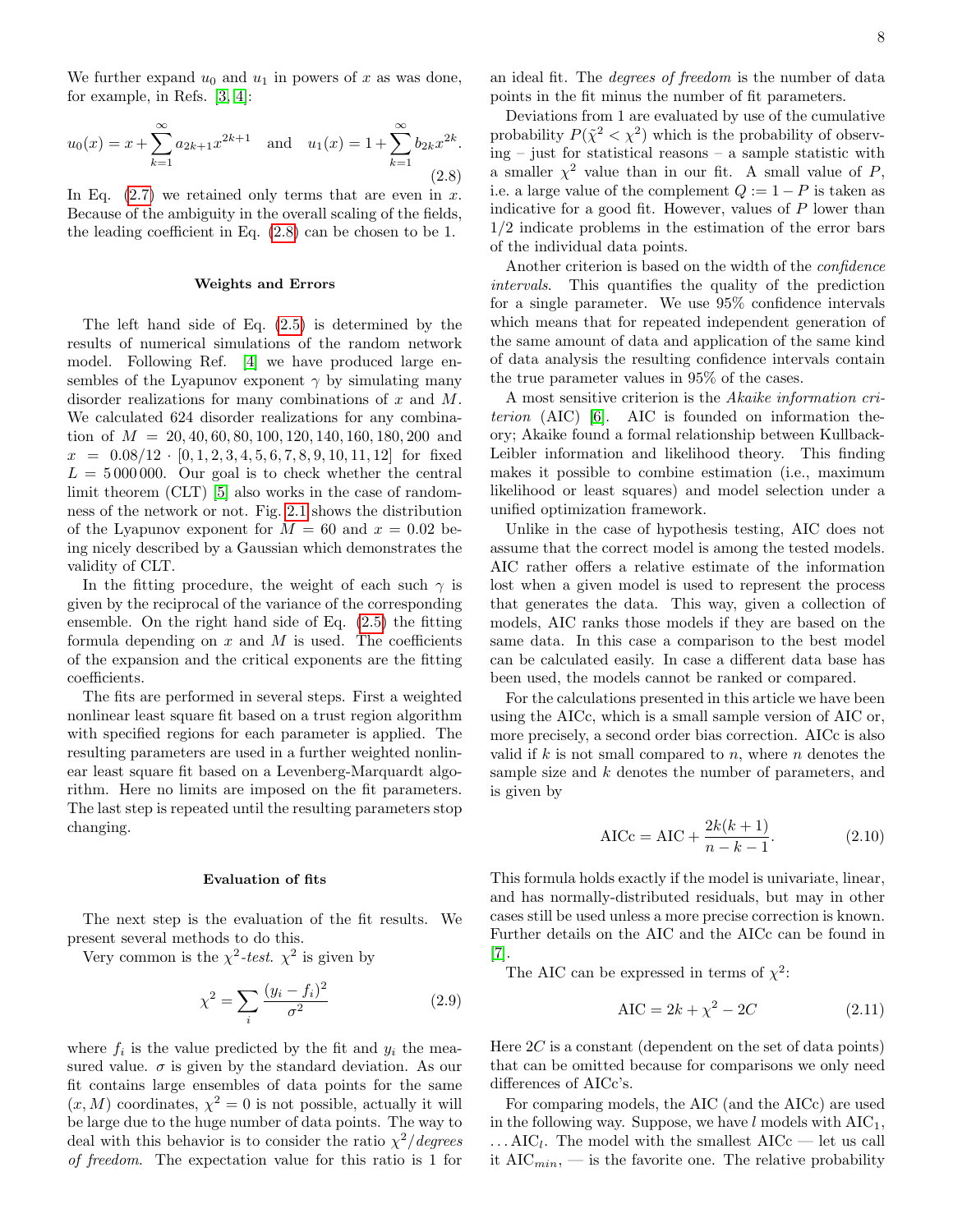<span id="page-8-0"></span>

Figure 2.1. Distribution of Lyapunov exponents in the ensemble of calculations with 624 elements for chain length  $L = 5000000$ ,  $M = 60$  and  $x = 0.02$ .

of model j compared to the model with  $AIC_{min}$  is

$$
\exp\frac{\text{AIC}_{min} - \text{AIC}_j}{2}.\tag{2.12}
$$

Note that the exponential expression is smaller than one.

The last criterion we present is the sum of *residuals*. It is given by  $res = \sum_j res_j$ ,  $res_j = y_j - f_j$ . The sum of residuals should be small compared to the number of degrees of freedom. The residuals plotted should look like noise around zero. If the residuals significantly deviate from zero, we expect that the fit function is not correct.

#### Results

In Fig[.2.1](#page-8-0) we present an example of the distribution of Lyapunov exponents for fixed width  $M$ , parameter  $x$  and chain length L. This distribution defines the data point and its accuracy for the combination  $(x, M)$ . The reciprocal of the variance is used as the weight the data point carries in the fitting procedure.

In Fig[.2.2](#page-8-1) we present the product  $M\gamma$  (the left-hand side of Eq.  $(2.5)$  versus x for various values of the width M. The corresponding fitting parameters are presented in the table below.

Our best fitting results have been obtained by expanding Γ up to second order in  $u_0$  and  $u_1$  [\(2.7\)](#page-6-2), and expanding  $u_0$   $(u_1)$  up to the third (second) order in x. We found the following coefficients and goodness of fit parameters:

<span id="page-8-1"></span>

Figure 2.2. Plot of the smallest eigenvalue of the transfer matrix times  $M$  (number of blocks) depending on the distance  $x$  from the critical point. The x-values divide the interval  $[0, 0.08]$  into 12 equal parts.

Coefficients (confidence bounds 95%):

| $\Gamma_{00} =$ | 0.864          | (0.856, 0.871)     |
|-----------------|----------------|--------------------|
| $\Gamma_{01} =$ | 0.0898         | $(-0.071, 0.250)$  |
| $\Gamma_{02} =$ | 0.976          | (0.907, 1.046)     |
| $\Gamma_{20} =$ | 0.312          | (0.302, 0.321)     |
| $a_3 =$         | 0.293          | $(-0.221, 0.807)$  |
|                 | $b_2 = -0.255$ | $(-0.460, -0.049)$ |
|                 | $\nu = 2.374$  | (2.356, 2.391)     |
|                 | $y = -0.356$   | $(-0.407, -0.306)$ |

Goodness of fit parameters:

| $\chi^2$ :                   | 81192.5     |
|------------------------------|-------------|
| degrees of freedom $(dof)$ : | 81112       |
| $\chi^2$ /dof:               | 1.001       |
| P:                           | 0.554       |
| $AICc$ :                     | $-556356.5$ |
| sum of residuals:            | 181.86      |
|                              |             |

The degrees of freedom have been calculated from the number of data points  $624 \cdot 13 \cdot 10$  minus 8, the number of fit parameters. We see  $\chi^2$ /dof is close to 1 and the cumulative probability  $P = 0.554$  is close to 1/2, marking a good fit result. The sum of residuals is small compared to the number of degrees of freedom. As can be seen in Fig[.2.3,](#page-9-7) the residuals are distributed around zero as judged